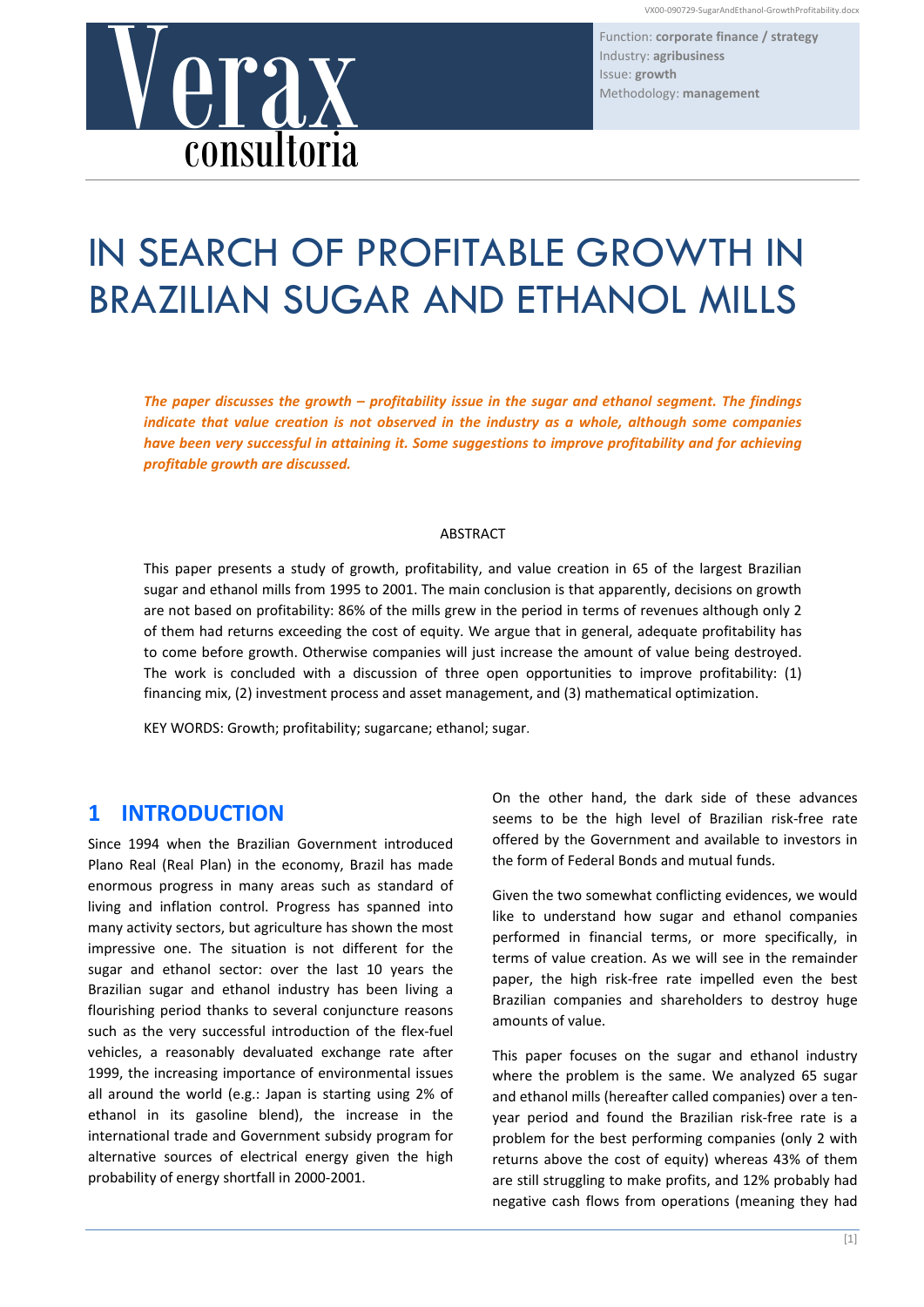

to find sources of cash other than operations). An additional problem is that most of the companies in our sample are investing and growing, destroying increasingly larger amounts of value. The results are counter‐intuitive since Brazilian companies of the sugar and ethanol sector are frequently rated among the lowest cost in the worldwide industry.

# **2 MAIN CONCEPTS USED IN THE STUDY**

The Corporate Finance principles underlying this paper can be found in several well-known books on the subject (Damodaran, 2001; Hawawini and Viallet, 1999; Copeland et al., 1995). A short revision of the concepts is given here for reference.

As generally is the case in Corporate Finance theory, we assume that the main objective of a company is to maximize its value. With that in mind, we analysed two important drivers of value: growth and profitability.

For the sake of simplicity and reliability, we defined the geometric average of net revenues as our growth measure (it suffers just minor influences of accounting practices). More formally we can define

 $Growth(between \text{ years} \text{ x and \text{ y}})$ Revenues(y)  $=\frac{1000 \text{ m} \cdot \text{m} \cdot \text{m}}{$  Revenues(x)(1 + inflation between x and y)  $-1$ 

In general  $x = 1995$  and  $y = 2004$ , but when the values are not available, we use the largest interval we had access. To compute inflation we used the IPCA (*Índice Nacional de Preços ao Consumidor Amplo*) index, the same used by the Government and IMF (International Monetary Fund) to evaluate Brazilian inflation targets.

In the case of profitability, we used Return on Equity (ROE) as our measure. It measures the return to equity investors, using net income as the measure of return. Although ROE can arise some criticism for measuring accounting profits and not cash flows, we would argue for its simplicity, intuitive appeal and common usage. Additionally, since our analysis covers a 10‐year period, that key drawback is moderated by the tendency of accounting profits and cash flows to converge in the long‐ term. In the study, we compute the ROE as follows:

$$
ROE = \frac{\sum_{z=1995}^{2004} Net Income_z}{\sum_{z=1995}^{2004} Equity_z}
$$

Another concept used is the cost of equity, which means the rate of return investors require on an equity investment. In other words, it is the rate of return rate a rational shareholder would expect to make on his/her investment. Using the CAPM (Capital Asset Pricing Model), the cost of equity can be defined as

$$
Cost\ of\ equity = r_f + \beta \left[E(r_m) - r_f\right]
$$

where  $r_f$  is the risk-free rate for the country,  $\beta$  is the systematic risk for this kind of equity, and  $[E(r_m) - r_f]$  is the market risk premium, representing the premium earned by equity investors over riskless investments.

If  $ROE - Cost of Equity \geq 0$ , the company is said to create value; otherwise, it is said to destroy value.

### **3 STUDY DETAILS AND FINDINGS**

Our study sample contains 65 companies, some of them with more than one plant, representing more than 20 % of the total number of plants producing sugar and alcohol in Brazil. The relevance of the sample could be increased if we had assessed its share in terms of total revenues since the companies in our analysis were chosen according to information availability and revenues.

In general, we used data from 1995 to 2001, publicly available in the annual editions of Gazeta Mercantil (1996, 1997, 1998, 1999, 2000, 2001, and 2002). Unfortunately, this database lacks data for some companies in specific years (we have 324 datasets out of 455 possible). When this is the case, we used the partial information to assess ROE and the largest time range to assess growth. For instance, if we had only the 1996, 1998, and 1999 figures, we used the period 96‐99 to measure growth of the company and the years 1996, 1998, and 1999 to compute ROE. The minimum dataset per company is 3.

The average nominal Brazilian risk‐free rate for the period was found to be  $r_f = 21.2\%$  per year. The estimates are based on CDI (*Certificados de Depósito Interbancário*). The reader can take into account that the Brazilian risk‐free rate has been declining over the last years, from 42.5% in 1995 to 13.8% in 2001. The Brazilian risk premium measured as price appreciation plus dividends of the IBOVESPA (main index of the São Paulo Stock Exchange) was estimated in 22.2% per year, resulting in a market risk premium of 1.0%. Considering the inexistence of information to compute betas conventionally (just Usina Costa Pinto of the approximately 450 companies listed in BOVESPA belongs to the sugar and alcohol industry), we have made our estimates using the accounting betas approach (Damodaran, 2001, p. 209). The estimate of the industry beta is an average of betas of individual companies based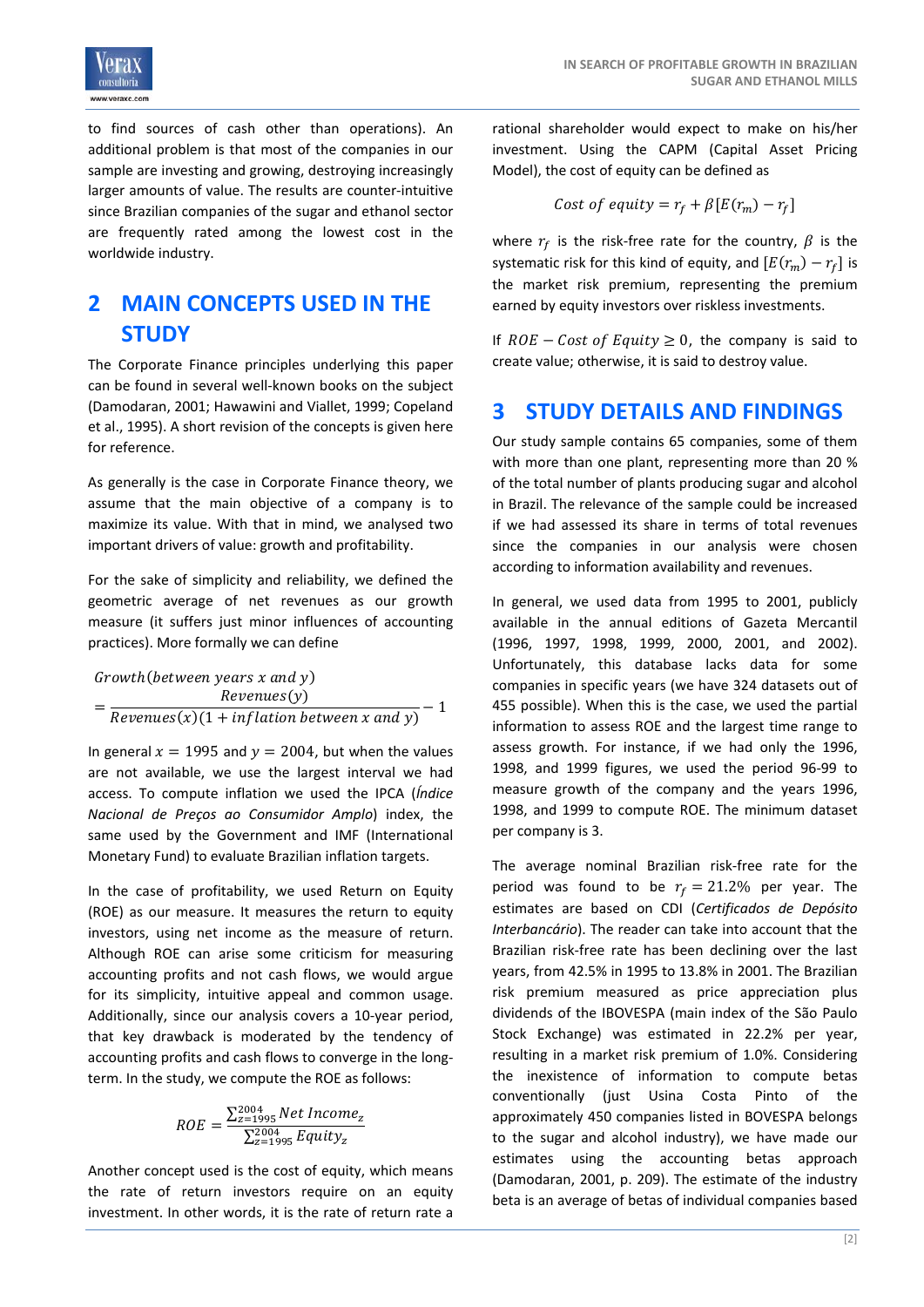

on annual periods. After adjustments we find  $\beta = 14\%$ which is quite similar to Usina Costa Pinto's 60-month beta of 16% (sourced from Economática, a business database).

Figures 1 and 2 illustrate ROE and growth for the companies in our sample. Figure 2 shows a zoom of the detail of figure 1.

The main conclusion we can draw from the study is that (in general) companies are destroying increasingly larger amounts of wealth. We believe some of the best performing companies (such as Nova América, São Luiz, and Alta Mogiana) might be preparing the ground for a new environment, where risk‐free rates are lower, but it is hard to accept that almost the entire market would be so conscious. Figure 3 shows a framework where companies are classified according to ROEs and growth. The reader can observe that although 97% of the companies destroyed value, 89% of them grew, showing that growth decisions are based in criteria other than value creation.

The rationale behind the framework takes into account a company should invest (grow) only if it is creating shareholder value in the long-term (investments and growth are highly correlated in our sample, where we found  $Revenues = 20.041 (Total Assets)^{0.706}$  with  $R^2 = 73\%$  for both revenues and assets given in thousands R\$, the Brazilian currency). Otherwise, shareholders should receive higher dividend payouts to be able to relocate the capital in more profitable investments. One of the forms this can be done is through divestiture of unprofitable divisions and assets.

We have to consider that in many companies, profits may be disguised into high salaries paid to family members, personal expenses, and property borne by the company to give just a few examples. This kind of indirect benefit can mislead the analysis of the actual profitability of the company. In this case, an unprofitable company (with a low ROE) can be creating value to shareholders.

A further consideration has to be made in terms of the agricultural operations of the mill. In Brazil, agricultural operations up to a certain size have some benefits in terms of taxes when compared to industrial operations. This structure incentives companies to have two distinct business units (BUs), one focused on industrial activities and the other on agricultural activities. Since effective tax rate in general is smaller for the agricultural BU when compared with the industrial BU, companies who have both BUs are inclined to direct profits (and consequently profitability) to the agricultural BU of the company.



**Figure 1: Growth and ROE between 1995 and 2001**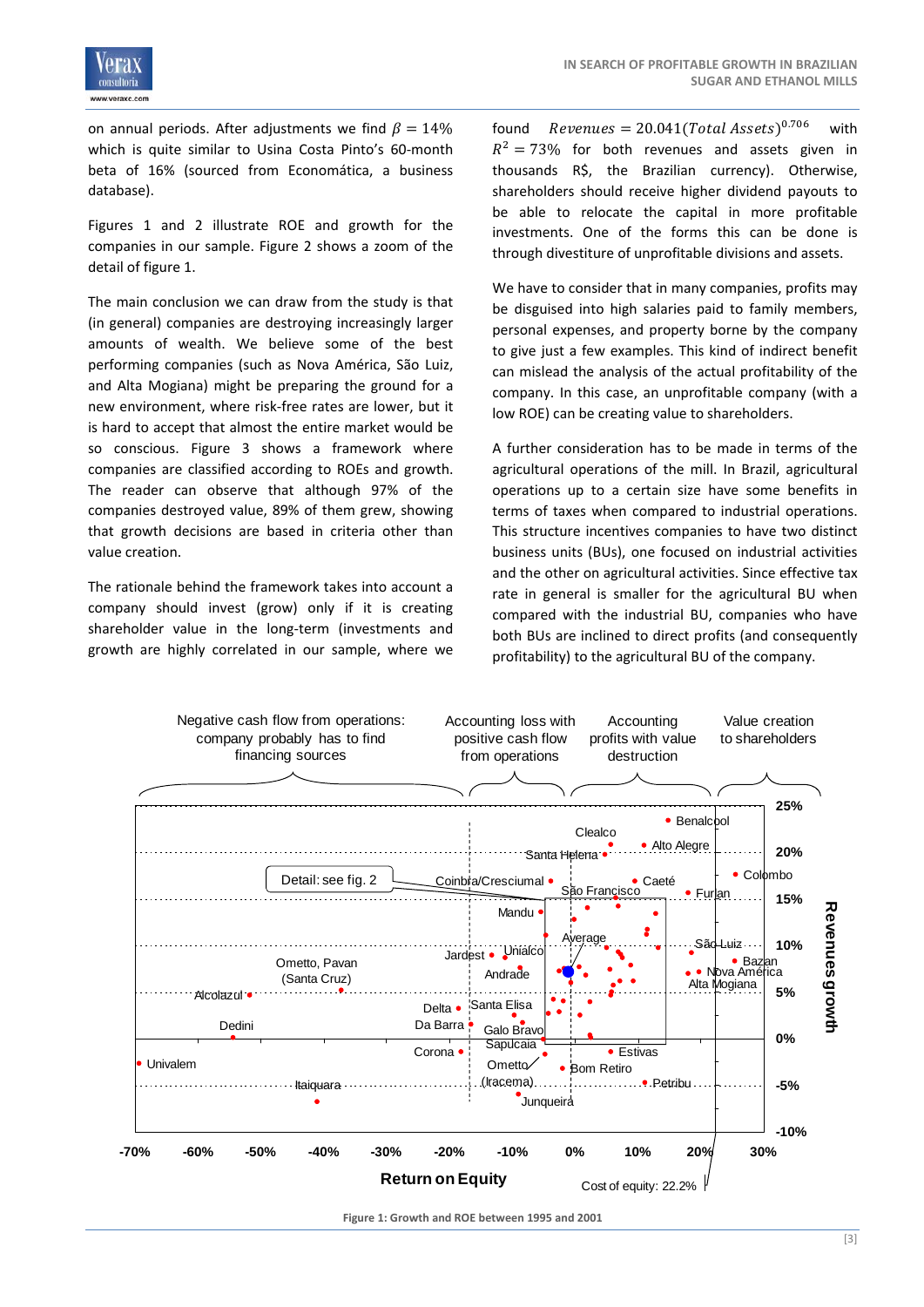



**Figure 2: Detail of figure 1**



**Figure 3: Suggested growth decisions based on ROE and cost of equity**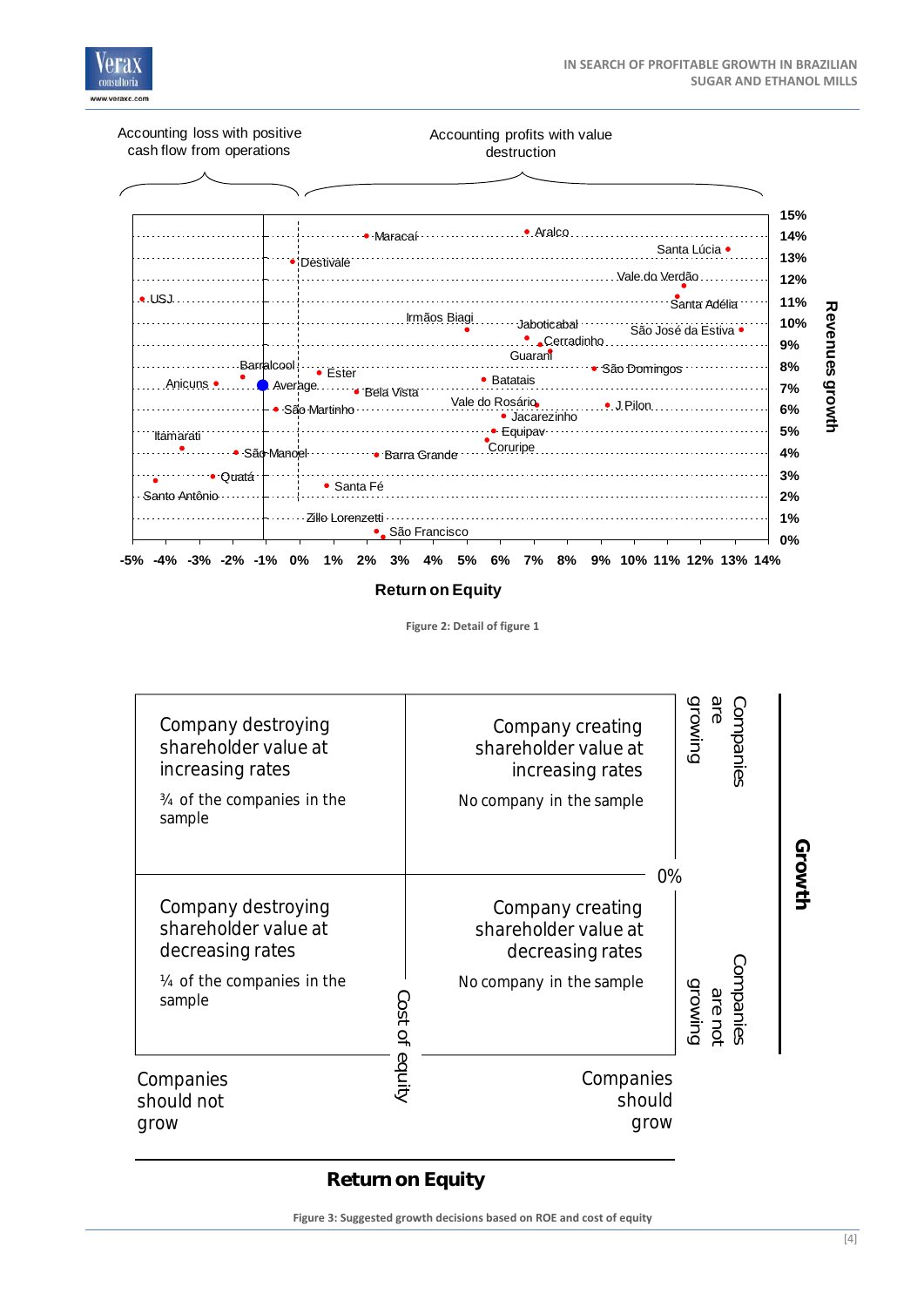

Although this effect was not captured in this paper (and could not be measured since we do not have the information of how much land and agricultural operations are included in our numbers), its influence can change the overall landscape in terms of value creation/destruction to shareholders, i.e, although shareholders are destroying value in their industrial investments, they may be creating value in their total portfolio which includes agricultural activities.

## **4 IMPROVE PROFITABILITY AND THEN GROW, NOT THE OTHER WAY ROUND**

Our analysis shows there are huge amounts of value being destroyed over the studied period in the Brazilian sugar and alcohol industry. Nevertheless, 89% of the companies in the sample are increasing their investments in the industry, showing the value creation mindset is not widely accepted, or used. In general, growth in unprofitable companies means an increased amount of value being destroyed. That is why we argue companies have to achieve profitability to have the right to grow. A company with a portfolio of unprofitable projects can improve its portfolio in the long‐term by accepting only projects with return higher than the cost of equity and in the short-term by divesting divisions/assets with low profitability.

In our opinion, the sugar and alcohol producers face especially two problems:

- There is a lack of value creation culture among managers and shareholders, many of which playing both roles. This culture might be nurtured with the introduction of value creating strategies to drive managerial decisions. In the long‐term, education and management training will play an important role to solve this problem. In the short‐term we foresee either bringing external managers with the right competencies in or consultancy to quickly overcome the skills gaps that currently impair value creation in the industry.
- Having acquired the value‐creation mindset, shareholders should try to improve the management processes continuously within the company. We know many unrealized opportunities that are not captured by the companies simply because they are not aware of them. A suggested first step in this case is to use value drivers such as sugarcane yield, land yield, and end product prices. Value drivers are

excellent levers to align efforts and interests of employees, managers, and shareholders.

The first problem is easy to solve vis‐à‐vis the second. The second may be harder, but we believe there are many opportunities to be captured, some of which considered quick wins. We give some examples below (obviously the opportunities are valid for some companies):

- **Opportunity 1**: The sample studied shows an inverse correlation between ROE and financial leverage. Many of the companies showing poor ROEs are clearly with the non‐optimal financing mix in terms of amounts of debt and equity. Although we do not show in this paper, many of the best performing companies also have non‐ optimal financing mixes. We show the evidences more clearly on the next section;
- **Opportunity 2**: Companies using very large amounts of capital (as is the case in the sugar and alcohol industry) with low profitability generally have problems in the investment process and/or in asset management. We can expect "small technical trade‐offs" (such as overemphasizing the importance of automation or information technology) of their investments with little/no link with value creation, meaning they are preparing ground to destroy more value in the future. After capital expenditures projects have been approved, it is common to lose track on the actual spending. The value creation mindset would play an important role here, but processes to optimize and control returns on investments are extremely important;
- **Opportunity 3**: Another opportunity that does not demand significant investments but brings significant economies right after the implementation is related to the use of mathematical optimization in the overall planning of operations. This kind of improvements, despite being incremental, may represent several millions of dollars depending on the size of the company. Examples of published works and results achieved in the industry can be found in Colin et al. (1999), Higgins (1999 and 2003), and Yoshizaki et al. (1996).

One might argue in favor of growth due to economies of scale. It does not seem to be the case, since after a certain size of the mill (something between 1 and 2 million of tones crushed per year), there is no significant economy of scale. Although the company benefits from gains in administration, personnel, and negotiation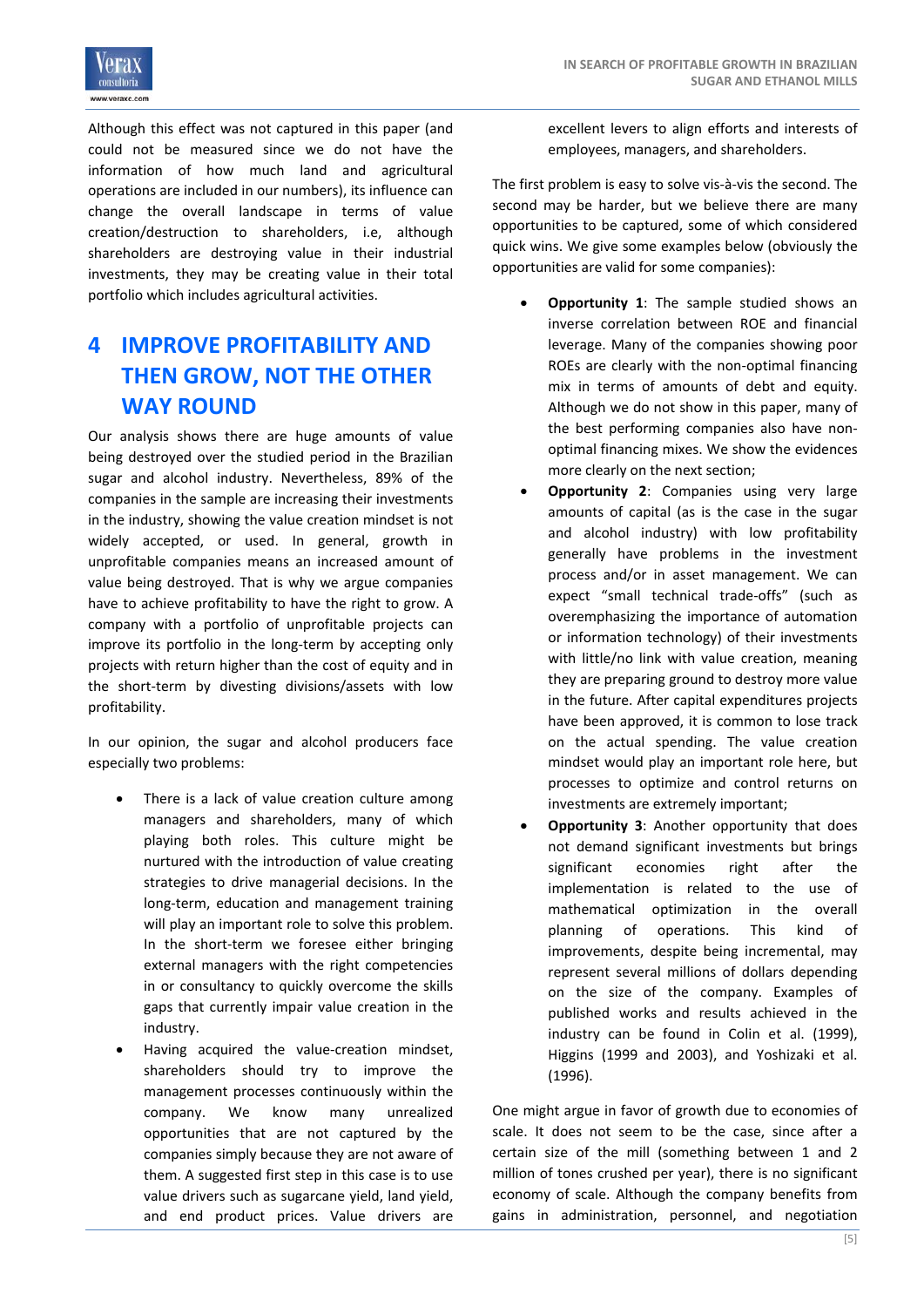

power, it starts to suffer from losses of scale, such as increases in effective tax paid, and farther average distance farm‐factory. An in‐depth analysis indicates an approximate gain of scale of 3% in terms of value when size in terms of crushing capacity doubles.



**Figure 4: Average and standard‐deviation debt/equity ratios according to groups of ROE**

# **5 EXAMPLE OF OPPORTUNITY STILL NOT WIDELY CAPTURED**

Just to give an example of the improvement opportunities available, we will use a brief analysis to show that many companies are operating with non‐ optimal financing mixes. The optimal financing mix can be defined according to different techniques, but since we are not analyzing an individual company, we will use a simple and intuitive approach called comparative analysis to compare capital structures across the industry and draw conclusions from the deviations identified.

Since we did not have access to information on leverage for 2001, we used another sample with 68 companies over the period 1995‐2000. We have partitioned the group of 68 companies into 4 groups (bottom, middle‐ bottom, middle‐top, top) of 17 companies according to their ROEs. The 17 companies with the poorest ROEs belong to the group "bottom", the 17 with the best ROEs are classified as "top", and so on and so forth. Figure 4 illustrates the analysis.

Figure 4 consolidates the average and standard‐deviation debt/equity ratio for every company and every group of ROE. It shows a clear correlation between groups of ROE

and financial leverage (debt/equity). According to our sample, companies showing the worst returns are also the most levered. Two points are worth of note. First, companies with accounting losses cannot use the expected tax benefit (i.e., tax rate times debt ‐ considering tax savings in perpetuity) from borrowing and therefore pay real interest rates much higher than if they had accounting profits. Second, although cost of equity raises with financial leverage, figure 4 shows that, in our sample, companies with lowest ROEs are exactly those with highest leverages. The outcome is exactly the inverse the one we could expect, indicating that improper decisions on investments and financing mix are being taken in the "bottom" group. Further analyses indicate that the average "top" company provides better returns to its shareholders over larger amounts of equity.

### **6 REFERENCES**

- Colin, E., Cipparrone, F., Shimizu, T. (1999). Optimization of transportation costs in the distribution and warehousing of sugar. Produção, 9(1):23‐30. (in Portuguese)
- Copeland, T., Koller T., Murrin, J. (1995). Valuation: measuring and managing the value of companies. 2nd edition. Wiley, New York, USA.
- Damodaran, A. (2001). Corporate Finance: Theory and Practice. 2nd edition. Wiley, New York, USA.
- Gazeta Mercantil (1996‐2005). Balanço Anual. Anos 20‐ 29, n. 20‐29. (in Portuguese)
- Hawawini, G., Viallet, C. (1999). Finance for Executives: Managing for Value Creation. South‐Western College Publishing, Ohio, USA.
- Higgins, A. J. (1999). Optimizing cane supply decisions within a sugar mill region. Journal of Scheduling, 2:229‐ 244.
- Higgins, A.J. and Muchow, R.C. (2003) Assessing the potential benefits of alternative cane supply arrangements in the Australian sugar industry. Agricultural Systems, 76(2): 623‐638.
- Yoshizaki, H., Muscat, A., Biazzi, J. (1996) Decentralizing ethanol distribution in southeastern Brazil. Interfaces, 26(6):24‐34.